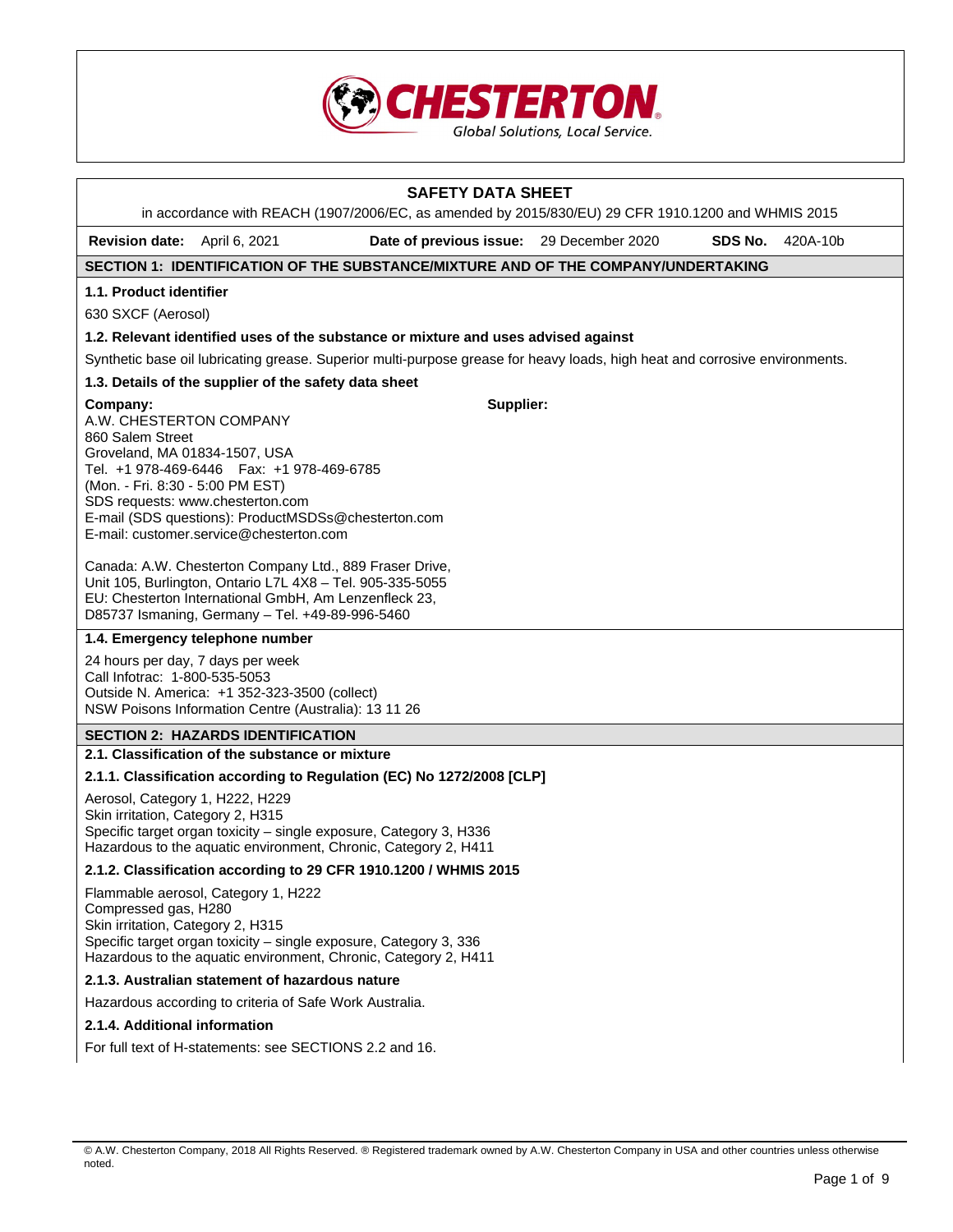| .                                                                |                                                                                                                                          |                                                                                                                                                                                                                                                                                                                                                                                                                                                                                                                                                                                                                                                                                                                                                                                                                                                        |
|------------------------------------------------------------------|------------------------------------------------------------------------------------------------------------------------------------------|--------------------------------------------------------------------------------------------------------------------------------------------------------------------------------------------------------------------------------------------------------------------------------------------------------------------------------------------------------------------------------------------------------------------------------------------------------------------------------------------------------------------------------------------------------------------------------------------------------------------------------------------------------------------------------------------------------------------------------------------------------------------------------------------------------------------------------------------------------|
| 2.2. Label elements                                              |                                                                                                                                          |                                                                                                                                                                                                                                                                                                                                                                                                                                                                                                                                                                                                                                                                                                                                                                                                                                                        |
| 2.2.1. Labelling according to Regulation (EC) No 1272/2008 [CLP] |                                                                                                                                          |                                                                                                                                                                                                                                                                                                                                                                                                                                                                                                                                                                                                                                                                                                                                                                                                                                                        |
| <b>Hazard pictograms:</b>                                        |                                                                                                                                          |                                                                                                                                                                                                                                                                                                                                                                                                                                                                                                                                                                                                                                                                                                                                                                                                                                                        |
| Signal word:                                                     | Danger                                                                                                                                   |                                                                                                                                                                                                                                                                                                                                                                                                                                                                                                                                                                                                                                                                                                                                                                                                                                                        |
| <b>Hazard statements:</b>                                        | H222<br>H229<br>H315<br>H336<br>H411                                                                                                     | Extremely flammable aerosol.<br>Pressurized container: May burst if heated.<br>Causes skin irritation.<br>May cause drowsiness or dizziness.<br>Toxic to aquatic life with long lasting effects.                                                                                                                                                                                                                                                                                                                                                                                                                                                                                                                                                                                                                                                       |
| <b>Precautionary statements:</b>                                 | P210<br>P211<br>P251<br><b>P260C</b><br>P262<br>P264<br>P273<br>P280<br>P410/412                                                         | Keep away from heat, hot surfaces, sparks, open flames and other ignition sources.<br>No smoking.<br>Do not spray on an open flame or other ignition source.<br>Do not pierce or burn, even after use.<br>Do not breathe vapours/spray.<br>Do not get in eyes, on skin, or on clothing.<br>Wash skin thoroughly after handling.<br>Avoid release to the environment.<br>Wear protective gloves.<br>Protect from sunlight. Do not expose to temperatures exceeding 50 °C.                                                                                                                                                                                                                                                                                                                                                                               |
| <b>Supplemental information:</b>                                 | <b>EUH208</b>                                                                                                                            | Contains Benzenesulfonic acid, C10-16-alkyl derivs., calcium salts, Sulfonic acids,<br>petroleum, calcium salts and Benzenesulfonic acid, mono-C16-24-alkyl derivs.,<br>calcium salts. May produce an allergic reaction.                                                                                                                                                                                                                                                                                                                                                                                                                                                                                                                                                                                                                               |
| 2.2.2. Labeling according to 29 CFR 1910.1200 / WHMIS 2015       |                                                                                                                                          |                                                                                                                                                                                                                                                                                                                                                                                                                                                                                                                                                                                                                                                                                                                                                                                                                                                        |
| <b>Hazard pictograms:</b>                                        |                                                                                                                                          |                                                                                                                                                                                                                                                                                                                                                                                                                                                                                                                                                                                                                                                                                                                                                                                                                                                        |
| Signal word:                                                     | Danger                                                                                                                                   |                                                                                                                                                                                                                                                                                                                                                                                                                                                                                                                                                                                                                                                                                                                                                                                                                                                        |
| <b>Hazard statements:</b>                                        | H <sub>222</sub><br>H <sub>280</sub><br>H315<br>H336<br>H411                                                                             | Extremely flammable aerosol.<br>Contains gas under pressure; may explode if heated.<br>Causes skin irritation.<br>May cause drowsiness or dizziness.<br>Toxic to aquatic life with long lasting effects.                                                                                                                                                                                                                                                                                                                                                                                                                                                                                                                                                                                                                                               |
| <b>Precautionary statements:</b>                                 | P210<br>P211<br>P251<br>P260<br>P264<br>P271<br>P273<br>P280<br>P302/352<br>P304/340<br>P332/313<br>P362/364<br>P403<br>P410/412<br>P501 | Keep away from heat, hot surfaces, sparks, open flames and other ignition sources.<br>No smoking.<br>Do not spray on an open flame or other ignition source.<br>Do not pierce or burn, even after use.<br>Do not breathe vapours/spray.<br>Wash skin thoroughly after handling.<br>Use only outdoors or in a well-ventilated area.<br>Avoid release to the environment.<br>Wear protective gloves.<br>IF ON SKIN: Wash with plenty of soap and water.<br>IF INHALED: Remove person to fresh air and keep comfortable for breathing.<br>If skin irritation occurs: Get medical advice/attention.<br>Take off contaminated clothing and wash it before reuse.<br>Store in a well-ventilated place.<br>Protect from sunlight. Do not expose to temperatures exceeding 50 °C/122 °F.<br>Dispose of contents/container to an approved waste disposal plant. |
| <b>Supplemental information:</b>                                 | None                                                                                                                                     |                                                                                                                                                                                                                                                                                                                                                                                                                                                                                                                                                                                                                                                                                                                                                                                                                                                        |
| 2.3. Other hazards                                               |                                                                                                                                          |                                                                                                                                                                                                                                                                                                                                                                                                                                                                                                                                                                                                                                                                                                                                                                                                                                                        |

None

<sup>©</sup> A.W. Chesterton Company, 2018 All Rights Reserved. ® Registered trademark owned by A.W. Chesterton Company in USA and other countries unless otherwise noted.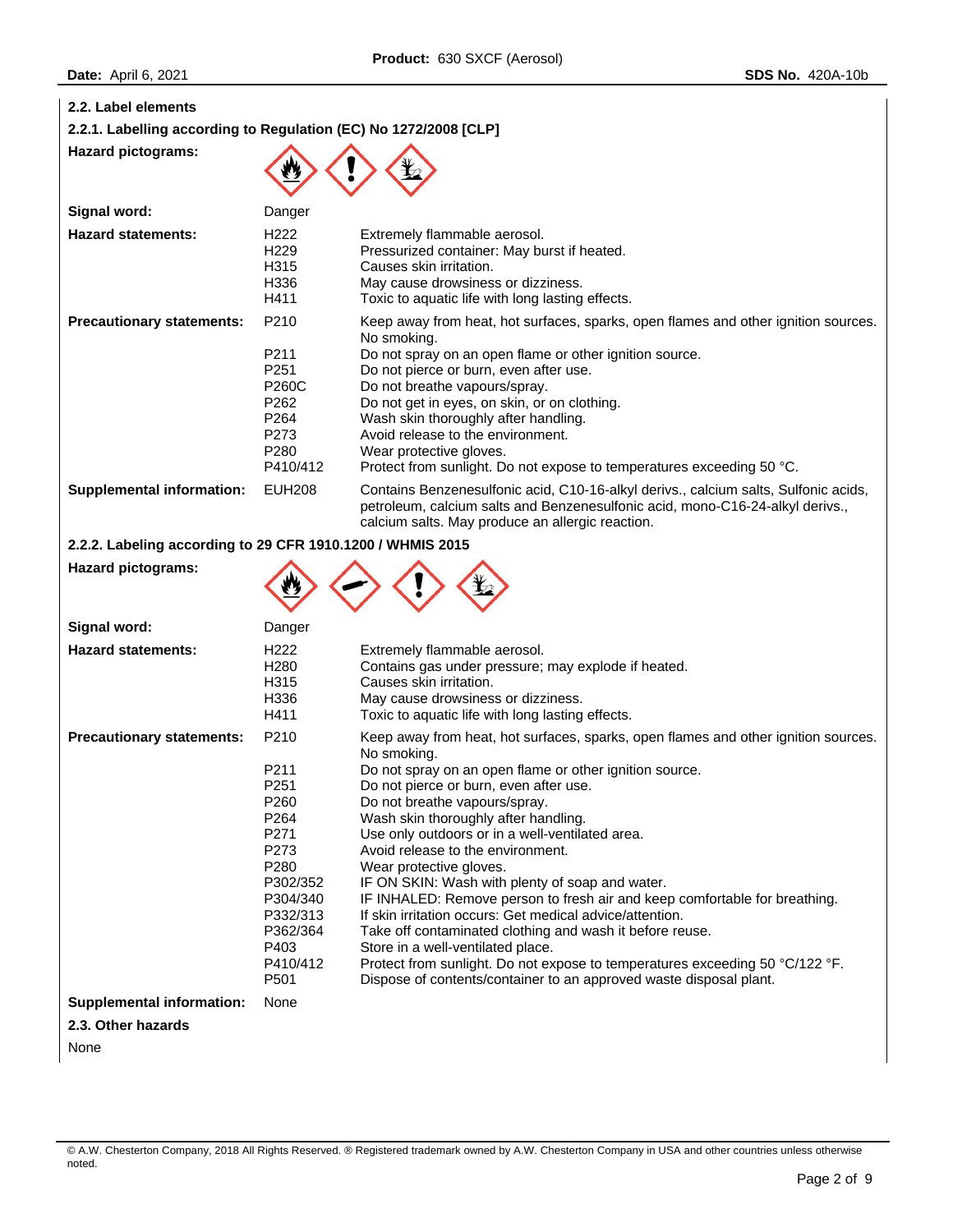|                                                                                                                                                                                                                                                                                             | <b>SECTION 3: COMPOSITION/INFORMATION ON INGREDIENTS</b>                                                                                                                                                                                                                           |           |                           |                          |                                                                                                                                                  |  |
|---------------------------------------------------------------------------------------------------------------------------------------------------------------------------------------------------------------------------------------------------------------------------------------------|------------------------------------------------------------------------------------------------------------------------------------------------------------------------------------------------------------------------------------------------------------------------------------|-----------|---------------------------|--------------------------|--------------------------------------------------------------------------------------------------------------------------------------------------|--|
| 3.2. Mixtures                                                                                                                                                                                                                                                                               |                                                                                                                                                                                                                                                                                    |           |                           |                          |                                                                                                                                                  |  |
| Hazardous Ingredients <sup>1</sup>                                                                                                                                                                                                                                                          |                                                                                                                                                                                                                                                                                    | % Wt.     | <b>CAS No./</b><br>EC No. | <b>REACH</b><br>Reg. No. | <b>CLP/GHS Classification</b>                                                                                                                    |  |
|                                                                                                                                                                                                                                                                                             | Naphtha (petroleum), light alkylate*                                                                                                                                                                                                                                               | $30 - 40$ | 64741-66-8<br>265-068-8   | <b>NA</b>                | Flam. Liq. 2, H225<br>Asp. Tox. 1, H304<br>STOT SE 3, H336<br>Skin Irrit. 2, H315<br>Aquatic Chronic 2, H411                                     |  |
| Isobutane**                                                                                                                                                                                                                                                                                 |                                                                                                                                                                                                                                                                                    | 20-30     | 75-28-5<br>200-857-2      | <b>NA</b>                | Flam. Gas 1, H220<br>Press. Gas (Comp.), H280<br>Simple Asphyxiant (US/Can.)                                                                     |  |
| Butane**                                                                                                                                                                                                                                                                                    |                                                                                                                                                                                                                                                                                    | $1-5$     | 106-97-8<br>203-448-7     | <b>NA</b>                | Flam. Gas 1, H220<br>Press. Gas (Comp.), H280<br>Simple Asphyxiant (US/Can.)                                                                     |  |
| derivs., calcium salts                                                                                                                                                                                                                                                                      | Benzenesulfonic acid, C10-16-alkyl                                                                                                                                                                                                                                                 | $1-5$     | 68584-23-6<br>271-529-4   | <b>NA</b>                | Skin Sens. 1B, H317                                                                                                                              |  |
|                                                                                                                                                                                                                                                                                             | Sulfonic acids, petroleum, calcium salts                                                                                                                                                                                                                                           | $0.1 - 1$ | 61789-86-4<br>263-093-9   | <b>NA</b>                | Skin Sens. 1B, H317                                                                                                                              |  |
| alkyl derivs., calcium salts                                                                                                                                                                                                                                                                | Benzenesulfonic acid, mono-C16-24-                                                                                                                                                                                                                                                 | $0.1 - 1$ | 70024-69-0<br>274-263-7   | <b>NA</b>                | Skin Sens. 1B, H317                                                                                                                              |  |
| Other ingredients:                                                                                                                                                                                                                                                                          |                                                                                                                                                                                                                                                                                    |           |                           |                          |                                                                                                                                                  |  |
| Heavy Paraffinic**                                                                                                                                                                                                                                                                          | Distillates (Petroleum), Solvent-Refined                                                                                                                                                                                                                                           | $1 - 5$   | 64741-88-4<br>265-090-8   | <b>NA</b>                | Not classified***<br>For full text of H-statements: see SECTION 16. *Contains less than 0.1 % w/w Benzene. **Contains less than 3 % DMSO extract |  |
|                                                                                                                                                                                                                                                                                             | as measured by IP 346. *** Substance with a workplace exposure limit.                                                                                                                                                                                                              |           |                           |                          |                                                                                                                                                  |  |
|                                                                                                                                                                                                                                                                                             | <sup>1</sup> Classified according to: • 29 CFR 1910.1200, 1915, 1916, 1917, Mass. Right-to-Know Law (ch. 40, M.G.LO. 111F), California Proposition 65<br>• 1272/2008/EC, GHS, REACH<br>• WHMIS 2015                                                                                |           |                           |                          |                                                                                                                                                  |  |
|                                                                                                                                                                                                                                                                                             | • Safe Work Australia                                                                                                                                                                                                                                                              |           |                           |                          |                                                                                                                                                  |  |
|                                                                                                                                                                                                                                                                                             | <b>SECTION 4: FIRST AID MEASURES</b><br>4.1. Description of first aid measures                                                                                                                                                                                                     |           |                           |                          |                                                                                                                                                  |  |
| Inhalation:                                                                                                                                                                                                                                                                                 |                                                                                                                                                                                                                                                                                    |           |                           |                          |                                                                                                                                                  |  |
| Skin contact:                                                                                                                                                                                                                                                                               | Remove to fresh air. If not breathing, administer artificial respiration. Contact physician.<br>Wash skin with soap and water. Contact physician if irritation persists.                                                                                                           |           |                           |                          |                                                                                                                                                  |  |
|                                                                                                                                                                                                                                                                                             |                                                                                                                                                                                                                                                                                    |           |                           |                          |                                                                                                                                                  |  |
|                                                                                                                                                                                                                                                                                             | Flush eyes for at least 15 minutes with large amounts of water. Contact physician if irritation persists.<br>Eye contact:                                                                                                                                                          |           |                           |                          |                                                                                                                                                  |  |
| Ingestion:                                                                                                                                                                                                                                                                                  | Do not induce vomiting. Contact physician.                                                                                                                                                                                                                                         |           |                           |                          |                                                                                                                                                  |  |
|                                                                                                                                                                                                                                                                                             | Protection of first-aiders: No action shall be taken involving any personal risk or without suitable training. Avoid contact with<br>the product while providing aid to the victim. Do not breathe vapours. See section 8 for<br>recommendations on personal protective equipment. |           |                           |                          |                                                                                                                                                  |  |
| 4.2. Most important symptoms and effects, both acute and delayed                                                                                                                                                                                                                            |                                                                                                                                                                                                                                                                                    |           |                           |                          |                                                                                                                                                  |  |
| Direct eye contact may result in eye irritation. Excessive inhalation of vapors will irritate the eyes and respiratory tract and cause<br>dizziness, headache and other central nervous system effects. Prolonged or repeated skin contact may defat the skin and cause<br>skin irritation. |                                                                                                                                                                                                                                                                                    |           |                           |                          |                                                                                                                                                  |  |
| 4.3. Indication of any immediate medical attention and special treatment needed                                                                                                                                                                                                             |                                                                                                                                                                                                                                                                                    |           |                           |                          |                                                                                                                                                  |  |
| Treat symptoms.                                                                                                                                                                                                                                                                             |                                                                                                                                                                                                                                                                                    |           |                           |                          |                                                                                                                                                  |  |
| <b>SECTION 5: FIREFIGHTING MEASURES</b>                                                                                                                                                                                                                                                     |                                                                                                                                                                                                                                                                                    |           |                           |                          |                                                                                                                                                  |  |
| 5.1. Extinguishing media                                                                                                                                                                                                                                                                    |                                                                                                                                                                                                                                                                                    |           |                           |                          |                                                                                                                                                  |  |
| Suitable extinguishing media:<br>Carbon dioxide, dry chemical, foam or water fog                                                                                                                                                                                                            |                                                                                                                                                                                                                                                                                    |           |                           |                          |                                                                                                                                                  |  |
| <b>Unsuitable extinguishing media:</b> High volume water jet                                                                                                                                                                                                                                |                                                                                                                                                                                                                                                                                    |           |                           |                          |                                                                                                                                                  |  |
| 5.2. Special hazards arising from the substance or mixture                                                                                                                                                                                                                                  |                                                                                                                                                                                                                                                                                    |           |                           |                          |                                                                                                                                                  |  |
|                                                                                                                                                                                                                                                                                             | Pressurized containers, when heated, are a potential explosive hazard.                                                                                                                                                                                                             |           |                           |                          |                                                                                                                                                  |  |
| 5.3. Advice for firefighters                                                                                                                                                                                                                                                                |                                                                                                                                                                                                                                                                                    |           |                           |                          |                                                                                                                                                  |  |
| Cool exposed containers with water. Recommend Firefighters wear self-contained breathing apparatus.                                                                                                                                                                                         |                                                                                                                                                                                                                                                                                    |           |                           |                          |                                                                                                                                                  |  |

<sup>©</sup> A.W. Chesterton Company, 2018 All Rights Reserved. ® Registered trademark owned by A.W. Chesterton Company in USA and other countries unless otherwise noted.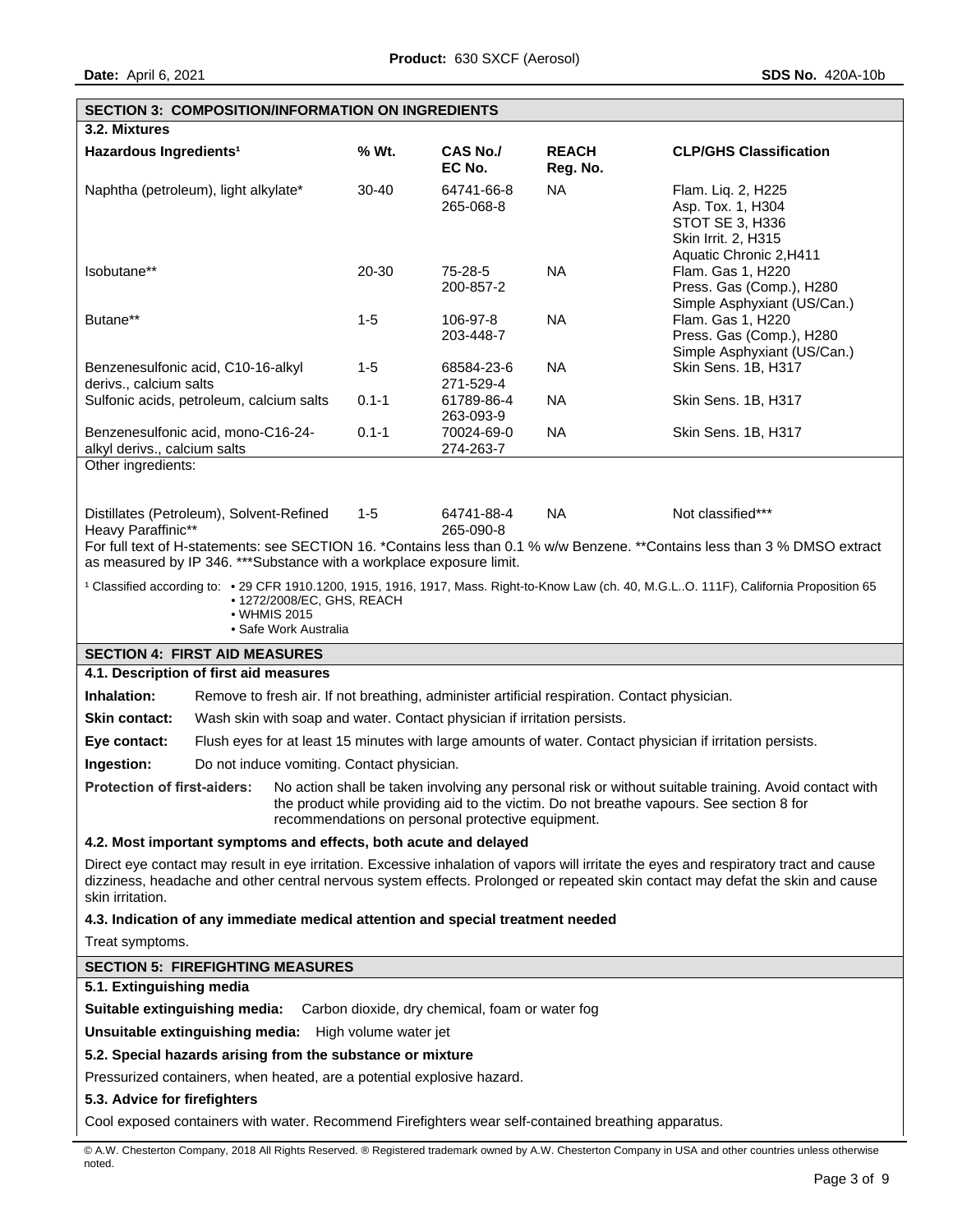## **Flammability Classification:** –

## **HAZCHEM Emergency Action Code:** 2 Y

## **SECTION 6: ACCIDENTAL RELEASE MEASURES**

## **6.1. Personal precautions, protective equipment and emergency procedures**

Utilize exposure controls and personal protection as specified in Section 8.

#### **6.2. Environmental Precautions**

Keep out of sewers, streams and waterways.

# **6.3. Methods and material for containment and cleaning up**

Evacuate area. Provide adequate ventilation. Contain spill to a small area. Keep away from sources of ignition - No smoking. If removal of ignition sources is not possible, then flush material away with water. Pick up with absorbent material (sand, sawdust, clay, etc.) and place in a suitable container for disposal.

## **6.4. Reference to other sections**

Refer to section 13 for disposal advice.

#### **SECTION 7: HANDLING AND STORAGE**

## **7.1. Precautions for safe handling**

Do not spray on a naked flame or any incandescent material. Keep away from sources of ignition - No Smoking. Utilize exposure controls and personal protection as specified in Section 8. Vapors are heavier than air and will collect in low areas. Vapor accumulations could flash and/or explode if ignited.

## **7.2. Conditions for safe storage, including any incompatibilities**

Pressurized container: protect from sunlight and do not expose to temperatures exceeding 50°C (120°F). Do not pierce or burn, even after use.

#### **7.3. Specific end use(s)**

No special precautions.

## **SECTION 8: EXPOSURE CONTROLS/PERSONAL PROTECTION**

# **8.1. Control parameters**

#### **Occupational exposure limit values**

| Ingredients                                                           | ppm | OSHA PEL <sup>1</sup><br>mg/m <sup>3</sup> | ppm | <b>ACGIH TLV<sup>2</sup></b><br>mg/m <sup>3</sup> | ppm                      | UK WEL <sup>3</sup><br>mg/m <sup>3</sup> | ppm | <b>AUSTRALIA ES<sup>4</sup></b><br>mg/m <sup>3</sup> |
|-----------------------------------------------------------------------|-----|--------------------------------------------|-----|---------------------------------------------------|--------------------------|------------------------------------------|-----|------------------------------------------------------|
| Naphtha (petroleum), light<br>alkylate*                               |     |                                            |     |                                                   |                          |                                          |     |                                                      |
| <b>Isobutane</b>                                                      |     |                                            | —   |                                                   |                          |                                          |     |                                                      |
| <b>Butane</b>                                                         | -   | 1000                                       |     |                                                   | 600<br>STEL:<br>750      | 1450<br>STEL:<br>1810                    | 800 | 1900                                                 |
| Benzenesulfonic acid, C10-16-<br>alkyl derivs., calcium salts         |     |                                            |     |                                                   | $\overline{\phantom{0}}$ | $\overline{\phantom{0}}$                 |     |                                                      |
| Sulfonic acids, petroleum,<br>calcium salts                           |     |                                            |     |                                                   |                          |                                          |     |                                                      |
| Benzenesulfonic acid, mono-<br>C16-24-alkyl derivs., calcium<br>salts |     |                                            |     |                                                   |                          |                                          |     |                                                      |
| Distillates (Petroleum),<br>Solvent-Refined Heavy<br>Paraffinic       |     | 5                                          |     | 5                                                 |                          |                                          |     | 5                                                    |

\*Chesterton recommended limit (8-hr TWA): 300 ppm, 1400 mg/m3.

<sup>1</sup> United States Occupational Health & Safety Administration permissible exposure limits

<sup>2</sup> American Conference of Governmental Industrial Hygienists threshold limit values

<sup>3</sup> EH40 Workplace exposure limits, Health & Safety Executive

⁴ Adopted National Exposure Standards for Atmospheric Contaminants in the Occupational Environment [NOHSC:1003]

<sup>©</sup> A.W. Chesterton Company, 2018 All Rights Reserved. ® Registered trademark owned by A.W. Chesterton Company in USA and other countries unless otherwise noted.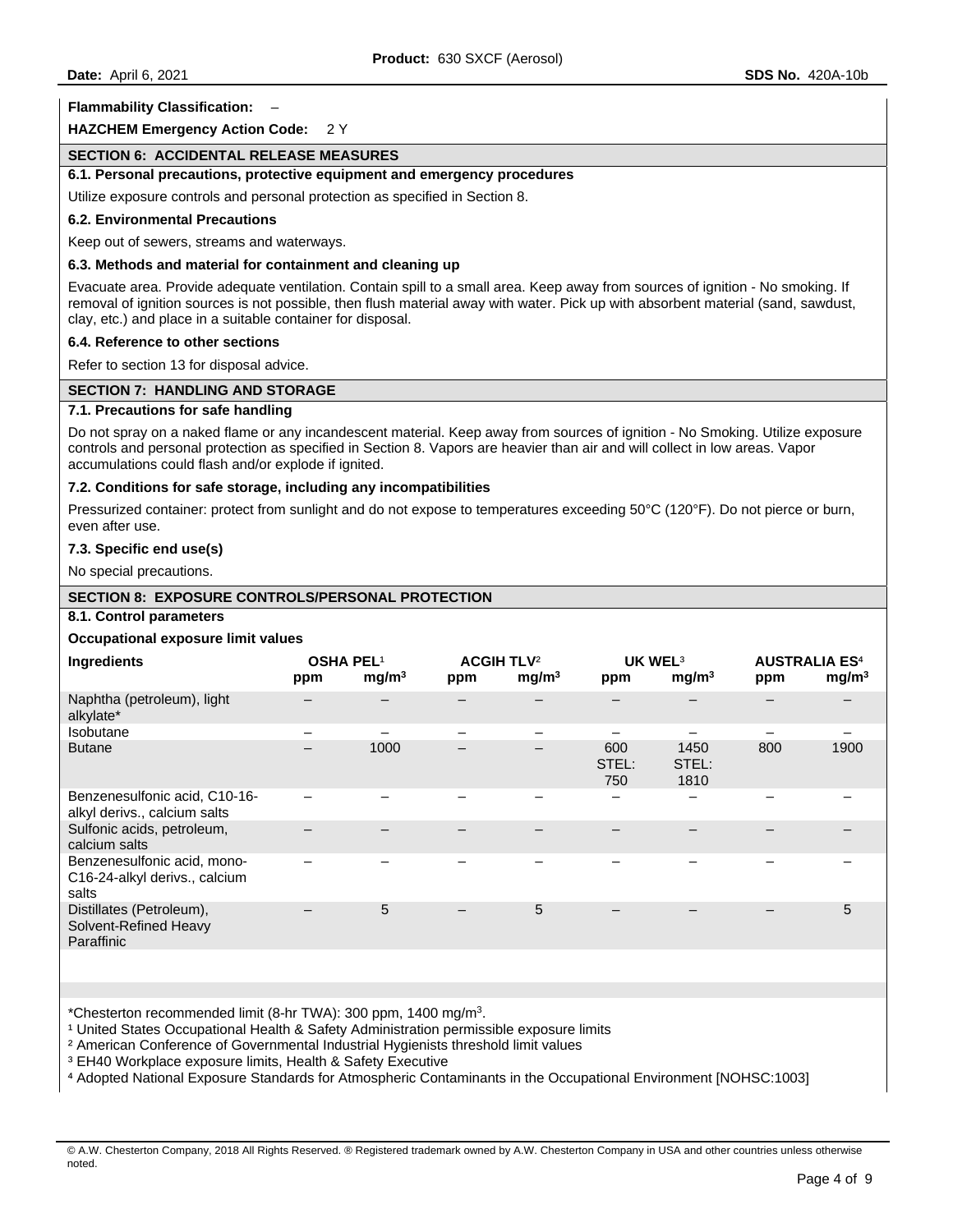| Derived No Effect Level (DNEL) according to Regulation (EC) No 1907/2006: |                              |                                                           |                                                                                                                   |                                      |  |  |
|---------------------------------------------------------------------------|------------------------------|-----------------------------------------------------------|-------------------------------------------------------------------------------------------------------------------|--------------------------------------|--|--|
| Workers                                                                   |                              |                                                           |                                                                                                                   |                                      |  |  |
| Substance                                                                 |                              | Route of exposure                                         | Potential health effects                                                                                          | <b>DNEL</b>                          |  |  |
| Hydrocarbons, C7-C9, isoalkanes                                           |                              | Inhalation                                                | Chronic effects, systemic                                                                                         | 2035 mg/m3                           |  |  |
|                                                                           |                              | Dermal                                                    | Chronic effects, systemic                                                                                         | 773 mg/kg mg/kg bw/day               |  |  |
|                                                                           |                              |                                                           | Predicted No Effect Concentration (PNEC) according to Regulation (EC) No 1907/2006:                               |                                      |  |  |
| Not available                                                             |                              |                                                           |                                                                                                                   |                                      |  |  |
| 8.2. Exposure controls                                                    |                              |                                                           |                                                                                                                   |                                      |  |  |
| 8.2.1. Engineering measures                                               |                              |                                                           |                                                                                                                   |                                      |  |  |
|                                                                           |                              |                                                           | Use only in well-ventilated areas. If exposure limits are exceeded, provide adequate explosion-proof ventilation. |                                      |  |  |
| 8.2.2. Individual protection measures                                     |                              |                                                           |                                                                                                                   |                                      |  |  |
| <b>Respiratory protection:</b>                                            |                              | mists (e.g., EN filter type A-P2).                        | Not normally needed. If exposure limits are exceeded, use an approved organic vapor respirator for                |                                      |  |  |
| Protective gloves:                                                        |                              | Chemical resistant gloves (e.g., rubber, nitrile).        |                                                                                                                   |                                      |  |  |
| Eye and face protection:                                                  |                              | Safety goggles or glasses.                                |                                                                                                                   |                                      |  |  |
| Other:                                                                    |                              | Impervious clothing as necessary to prevent skin contact. |                                                                                                                   |                                      |  |  |
| 8.2.3. Environmental exposure controls                                    |                              |                                                           |                                                                                                                   |                                      |  |  |
| Refer to sections 6 and 12.                                               |                              |                                                           |                                                                                                                   |                                      |  |  |
| <b>SECTION 9: PHYSICAL AND CHEMICAL PROPERTIES</b>                        |                              |                                                           |                                                                                                                   |                                      |  |  |
| 9.1. Information on basic physical and chemical properties                |                              |                                                           |                                                                                                                   |                                      |  |  |
| <b>Physical state</b>                                                     |                              | viscous liquid                                            | Odour                                                                                                             | mild                                 |  |  |
| Colour<br>Initial boiling point                                           | cream                        | not determined                                            | <b>Odour threshold</b><br>Vapour pressure @ 20°C                                                                  | not determined<br>not determined     |  |  |
| <b>Melting point</b>                                                      |                              | not determined                                            | % Aromatics by weight                                                                                             | 0                                    |  |  |
| % Volatile (by volume)                                                    | 60%                          |                                                           | pH                                                                                                                | not applicable                       |  |  |
| <b>Flash point</b>                                                        |                              | $7^{\circ}$ C (45 $^{\circ}$ F)                           | <b>Relative density</b>                                                                                           | 0.84 kg/l, product only              |  |  |
| <b>Method</b><br><b>Viscosity</b>                                         |                              | PM Closed Cup, product only<br>not determined             | Weight per volume<br><b>Coefficient (water/oil)</b>                                                               | 7 lbs/gal., product only<br>$\leq 1$ |  |  |
| <b>Autoignition temperature</b>                                           |                              | not determined                                            | Vapour density (air=1)                                                                                            | >1                                   |  |  |
| <b>Decomposition temperature</b>                                          |                              | not determined                                            | Rate of evaporation (ether=1)                                                                                     | $\leq 1$                             |  |  |
| <b>Upper/lower flammability or</b>                                        |                              | not determined                                            | Solubility in water                                                                                               | insoluble                            |  |  |
| explosive limits<br><b>Flammability (solid, gas)</b>                      |                              | extremely flammable                                       | <b>Oxidising properties</b>                                                                                       | not determined                       |  |  |
|                                                                           |                              | (propellant)                                              |                                                                                                                   |                                      |  |  |
| <b>Explosive properties</b>                                               |                              | not determined                                            |                                                                                                                   |                                      |  |  |
| 9.2. Other information                                                    |                              |                                                           |                                                                                                                   |                                      |  |  |
| None                                                                      |                              |                                                           |                                                                                                                   |                                      |  |  |
| <b>SECTION 10: STABILITY AND REACTIVITY</b>                               |                              |                                                           |                                                                                                                   |                                      |  |  |
| 10.1. Reactivity                                                          |                              |                                                           |                                                                                                                   |                                      |  |  |
| Refer to sections 10.3 and 10.5.                                          |                              |                                                           |                                                                                                                   |                                      |  |  |
| 10.2. Chemical stability                                                  |                              |                                                           |                                                                                                                   |                                      |  |  |
| Stable under normal conditions.                                           |                              |                                                           |                                                                                                                   |                                      |  |  |
| 10.3. Possibility of hazardous reactions                                  |                              |                                                           |                                                                                                                   |                                      |  |  |
| No dangerous reactions known under conditions of normal use.              |                              |                                                           |                                                                                                                   |                                      |  |  |
| 10.4. Conditions to avoid                                                 |                              |                                                           |                                                                                                                   |                                      |  |  |
| Open flames, heat, sparks and red hot surfaces.                           |                              |                                                           |                                                                                                                   |                                      |  |  |
|                                                                           | 10.5. Incompatible materials |                                                           |                                                                                                                   |                                      |  |  |
| Strong oxidizers like liquid Chlorine and concentrated Oxygen.            |                              |                                                           |                                                                                                                   |                                      |  |  |
|                                                                           |                              |                                                           |                                                                                                                   |                                      |  |  |

<sup>©</sup> A.W. Chesterton Company, 2018 All Rights Reserved. ® Registered trademark owned by A.W. Chesterton Company in USA and other countries unless otherwise noted.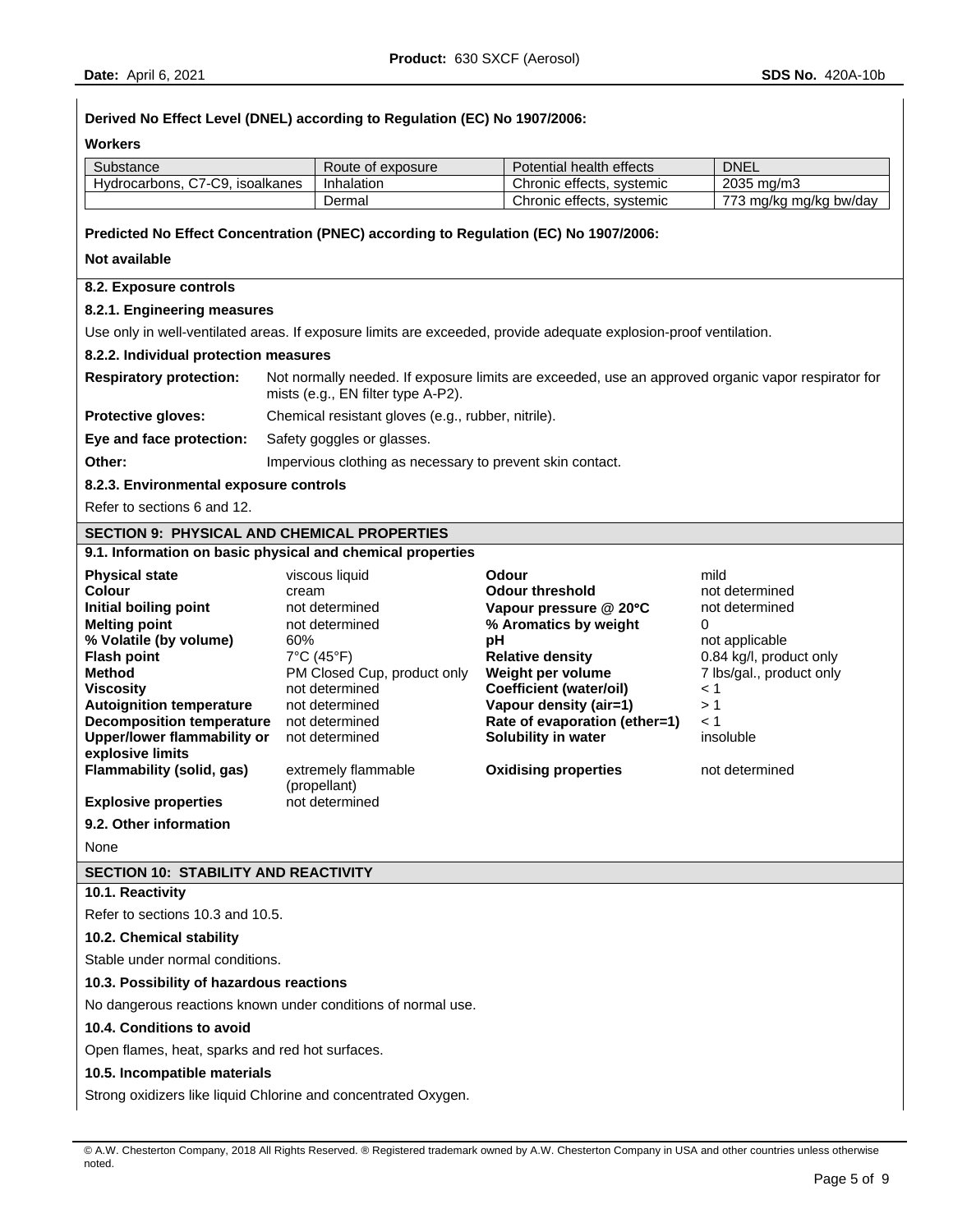# **10.6. Hazardous decomposition products**

Carbon Monoxide, Carbon Dioxide, Oxides of Sulfur and other toxic fumes (by combustion).

| <b>SECTION 11: TOXICOLOGICAL INFORMATION</b>          |                                                                                                                                                                                                                                                                                                                              |                         |                                  |  |
|-------------------------------------------------------|------------------------------------------------------------------------------------------------------------------------------------------------------------------------------------------------------------------------------------------------------------------------------------------------------------------------------|-------------------------|----------------------------------|--|
| 11.1. Information on toxicological effects            |                                                                                                                                                                                                                                                                                                                              |                         |                                  |  |
| <b>Primary route of exposure</b><br>under normal use: | Inhalation, skin and eye contact. Personnel with pre-existing respiratory ailments and dermatitis are<br>generally aggravated by exposure.                                                                                                                                                                                   |                         |                                  |  |
| Acute toxicity -                                      |                                                                                                                                                                                                                                                                                                                              |                         |                                  |  |
| Oral:                                                 | $ATE-mix > 5000$ mg/kg                                                                                                                                                                                                                                                                                                       |                         |                                  |  |
|                                                       | Substance                                                                                                                                                                                                                                                                                                                    | Test                    | Result                           |  |
|                                                       | Naphtha (petroleum), light alkylate                                                                                                                                                                                                                                                                                          | LD50, rat               | > 5000 mg/kg                     |  |
|                                                       | Benzenesulfonic acid, C10-16-alkyl                                                                                                                                                                                                                                                                                           | LD50, rat, (OECD 401)   | > 2000 mg/kg                     |  |
|                                                       | derivs., calcium salts                                                                                                                                                                                                                                                                                                       |                         |                                  |  |
| Dermal:                                               | $ATE-mix > 5000$ mg/kg                                                                                                                                                                                                                                                                                                       |                         |                                  |  |
|                                                       | Substance                                                                                                                                                                                                                                                                                                                    | <b>Test</b>             | Result                           |  |
|                                                       | Naphtha (petroleum), light alkylate                                                                                                                                                                                                                                                                                          | LD50, rat               | > 2000 mg/kg                     |  |
|                                                       | Benzenesulfonic acid, C10-16-alkyl                                                                                                                                                                                                                                                                                           | LD50, rabbit            | > 2000 mg/kg (read-              |  |
|                                                       | derivs., calcium salts                                                                                                                                                                                                                                                                                                       |                         | across)                          |  |
|                                                       | Sulfonic acids, petroleum, calcium salts                                                                                                                                                                                                                                                                                     | LD50, rat (OECD 402)    | > 4000 mg/kg                     |  |
|                                                       | Benzenesulfonic acid, mono-C16-24-                                                                                                                                                                                                                                                                                           | LD50, rat               | > 2000 mg/kg                     |  |
|                                                       | alkyl derivs., calcium salts                                                                                                                                                                                                                                                                                                 |                         |                                  |  |
| Inhalation:                                           |                                                                                                                                                                                                                                                                                                                              |                         |                                  |  |
|                                                       | Substance                                                                                                                                                                                                                                                                                                                    | <b>Test</b>             | Result                           |  |
|                                                       | Naphtha (petroleum), light alkylate                                                                                                                                                                                                                                                                                          | LD50, rat               | $> 21$ mg/l (vapor)              |  |
|                                                       | Benzenesulfonic acid, C10-16-alkyl                                                                                                                                                                                                                                                                                           | LD50, rat, aerosol      | > 1.9 mg/l (read-across)         |  |
|                                                       | derivs., calcium salts                                                                                                                                                                                                                                                                                                       |                         |                                  |  |
| <b>Skin corrosion/irritation:</b>                     | Causes skin irritation. Naphtha (petroleum), light alkylate: moderate skin irritant, based on data<br>from similar materials.                                                                                                                                                                                                |                         |                                  |  |
|                                                       | Substance                                                                                                                                                                                                                                                                                                                    | <b>Test</b>             | Result                           |  |
|                                                       | Benzenesulfonic acid, C10-16-alkyl<br>derivs., calcium salts                                                                                                                                                                                                                                                                 | Skin irritation, rabbit | Not irritating (read-<br>across) |  |
| Serious eye damage/<br>irritation:                    | Naphtha (petroleum), light alkylate: may cause mild eye irritation, based on data from similar<br>materials.                                                                                                                                                                                                                 |                         |                                  |  |
| <b>Respiratory or skin</b><br>sensitisation:          | Does not cause skin sensitisation, based on data from similar materials.                                                                                                                                                                                                                                                     |                         |                                  |  |
| Germ cell mutagenicity:                               | Not classified due to lack of data. Naphtha (petroleum), light alkylate: not expected to be a germ<br>cell mutagen, based on data from similar materials.                                                                                                                                                                    |                         |                                  |  |
| Carcinogenicity:                                      | This product contains no carcinogens as listed by the National Toxicology Program (NTP), the<br>International Agency for Research on Cancer (IARC), the Occupational Safety and Health<br>Administration (OSHA) or Regulation (EC) No 1272/2008.                                                                             |                         |                                  |  |
| <b>Reproductive toxicity:</b>                         | Not classified due to lack of data. Calcium carbonate: in animal studies, did not interfere with<br>reproduction. Naphtha (petroleum), light alkylate: Not expected to be a reproductive toxicant,<br>based on data from similar materials.                                                                                  |                         |                                  |  |
| STOT - single exposure:                               | May cause drowsiness or dizziness. Benzenesulfonic acid, C10-16-alkyl derivs., calcium salts:<br>based on available data, the classification criteria are not met.                                                                                                                                                           |                         |                                  |  |
| STOT - repeated exposure:                             | Not classified due to lack of data. Benzenesulfonic acid, C10-16-alkyl derivs., calcium salts: based<br>on available data, the classification criteria are not met. Naphtha (petroleum), light alkylate: Not<br>expected to cause organ damage from prolonged or repeated exposure, based on data from<br>similar materials. |                         |                                  |  |
| <b>Aspiration hazard:</b>                             | Not classified as an aspiration toxicant (kinematic viscosity at $40^{\circ}$ C $\geq$ 425 cSt, calculated).                                                                                                                                                                                                                 |                         |                                  |  |
| Other information:                                    | None known                                                                                                                                                                                                                                                                                                                   |                         |                                  |  |
|                                                       |                                                                                                                                                                                                                                                                                                                              |                         |                                  |  |

<sup>©</sup> A.W. Chesterton Company, 2018 All Rights Reserved. ® Registered trademark owned by A.W. Chesterton Company in USA and other countries unless otherwise noted.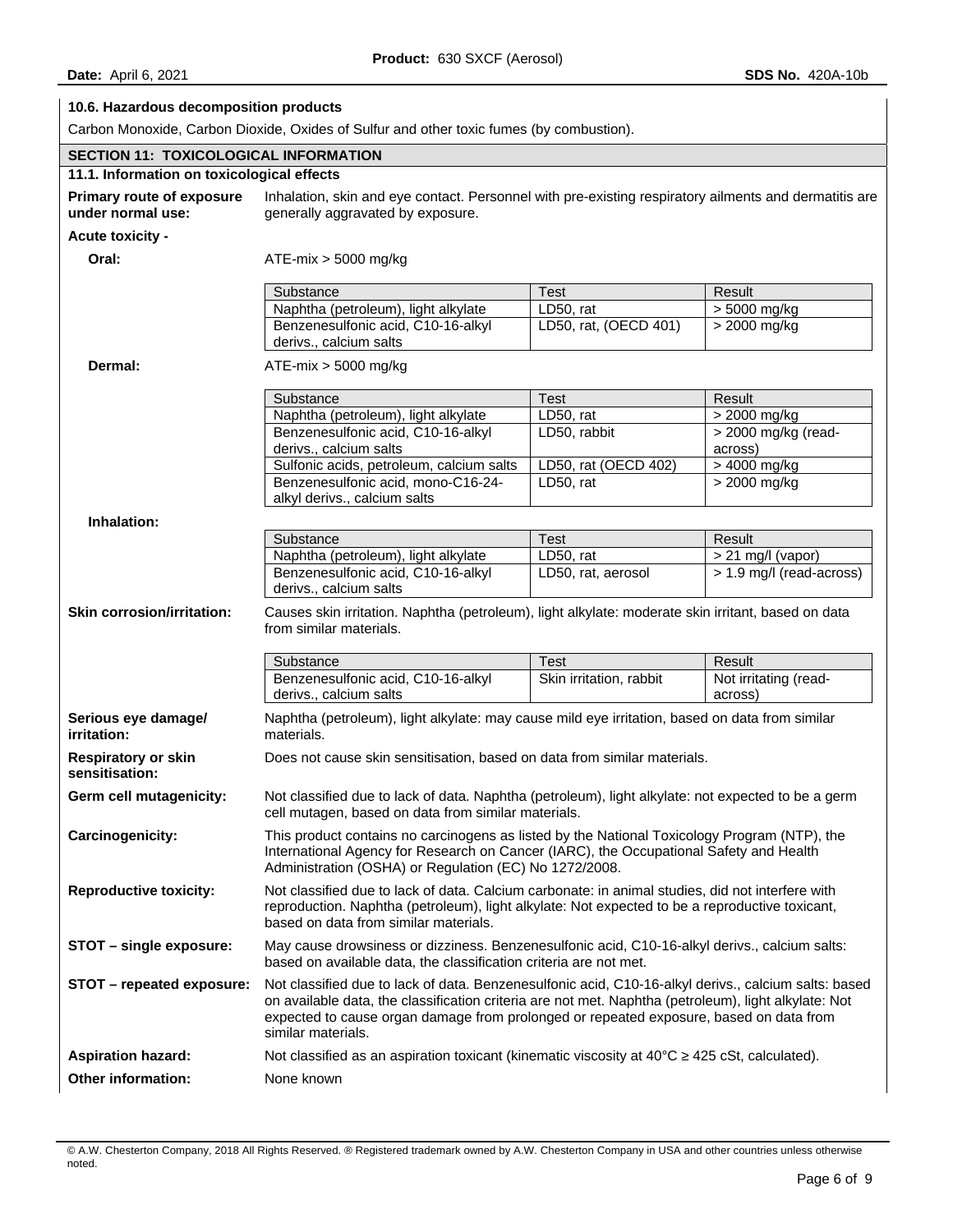#### **SECTION 12: ECOLOGICAL INFORMATION**

Ecotoxicological data have not been determined specifically for this product. The information given below is based on a knowledge of the components and the ecotoxicology of similar substances.

## **12.1. Toxicity**

Toxic to aquatic life with long lasting effects. Naphtha (petroleum), light alkylate: 48 h EL50 (for daphnia) = 2.4 mg/l (read-across); chronic NOEC 21 days, Daphnia magna = 0.17 mg/l (read-across). Calcium dodecylbenzenesulphonate: 96 h LC50 (fish) = 22 mg/l (OECD 203, read-across). Benzenamine, N-phenyl-, reaction products with 2,4,4-trimethylpentene: 96 h LC50 (fish) > 71 mg/l (OECD 203). Sulfonic acids, petroleum, calcium salts: 48 h EC50 (for daphnia) = > 100 mg/l (OECD 203).

# **12.2. Persistence and degradability**

Oil: not readily biodegradable. Benzenesulfonic acid, C10-16-alkyl derivs., calcium salts: not readily biodegradable (read-across). Calcium dodecylbenzenesulphonate: readily biodegradable. Benzenamine, N-phenyl-, reaction products with 2,4,4 trimethylpentene: not readily biodegradable (CO2 Evolution Test). Naphtha (petroleum), light alkylate: expected to degrade rapidly in air; expected to be inherently biodegradable; biodegradability, 28 days: 22%; this substance is expected to be removed in a wastewater treatment facility.

#### **12.3. Bioaccumulative potential**

Oil: not expected to bioaccumulate. Calcium dodecylbenzenesulphonate: BCF = 104 (fish, 21 days).

## **12.4. Mobility in soil**

Viscous liquid. Insoluble in water. In determining environmental mobility, consider the product's physical and chemical properties (see Section 9). Oil products, improperly released to the environment, can cause ground and water pollution. Naphtha (petroleum), light alkylate: Not expected to partition to sediment and wastewater solids.

## **12.5. Results of PBT and vPvB assessment**

This mixture does not contain any substances that are assessed to be a PBT or a vPvB.

## **12.6. Other adverse effects**

None known

## **SECTION 13: DISPOSAL CONSIDERATIONS**

#### **13.1. Waste treatment methods**

Incinerate absorbed material with a properly licensed facility. Incinerate pressurized or sealed containers in an approved facility. Check local, state and national/federal regulations and comply with the most stringent requirement. This product is classified as a hazardous waste according to 2008/98/EC.

|                                                                               | <b>SECTION 14: TRANSPORT INFORMATION</b> |  |  |  |  |
|-------------------------------------------------------------------------------|------------------------------------------|--|--|--|--|
| 14.1. UN number                                                               |                                          |  |  |  |  |
| ADR/RID/ADN/IMDG/ICAO:                                                        | <b>UN1950</b>                            |  |  |  |  |
| TDG:                                                                          | UN1950                                   |  |  |  |  |
| US DOT:                                                                       | <b>UN1950</b>                            |  |  |  |  |
| 14.2. UN proper shipping name                                                 |                                          |  |  |  |  |
| ICAO:                                                                         | Aerosols, Flammable                      |  |  |  |  |
| IMDG:                                                                         | Aerosols                                 |  |  |  |  |
| <b>ADR/RID/ADN:</b>                                                           | Aerosols, flammable                      |  |  |  |  |
| TDG:                                                                          | Aerosols, flammable                      |  |  |  |  |
| US DOT:                                                                       | Aerosols, flammable                      |  |  |  |  |
| 14.3. Transport hazard class(es)                                              |                                          |  |  |  |  |
| ADR/RID/ADN/IMDG/ICAO:                                                        | 2.1                                      |  |  |  |  |
| TDG:                                                                          | 2.1                                      |  |  |  |  |
| US DOT:                                                                       | 2.1                                      |  |  |  |  |
| 14.4. Packing group                                                           |                                          |  |  |  |  |
| ADR/RID/ADN/IMDG/ICAO:                                                        | <b>NOT APPLICABLE</b>                    |  |  |  |  |
| TDG:                                                                          | <b>NOT APPLICABLE</b>                    |  |  |  |  |
| US DOT:                                                                       | <b>NOT APPLICABLE</b>                    |  |  |  |  |
| 14.5. Environmental hazards                                                   |                                          |  |  |  |  |
| NO ENVIRONMENTAL HAZARDS                                                      |                                          |  |  |  |  |
| 14.6. Special precautions for user                                            |                                          |  |  |  |  |
| NO SPECIAL PRECAUTIONS FOR USER                                               |                                          |  |  |  |  |
| 14.7. Transport in bulk according to Annex II of MARPOL73/78 and the IBC Code |                                          |  |  |  |  |
| <b>NOT APPLICABLE</b>                                                         |                                          |  |  |  |  |
|                                                                               |                                          |  |  |  |  |

<sup>©</sup> A.W. Chesterton Company, 2018 All Rights Reserved. ® Registered trademark owned by A.W. Chesterton Company in USA and other countries unless otherwise noted.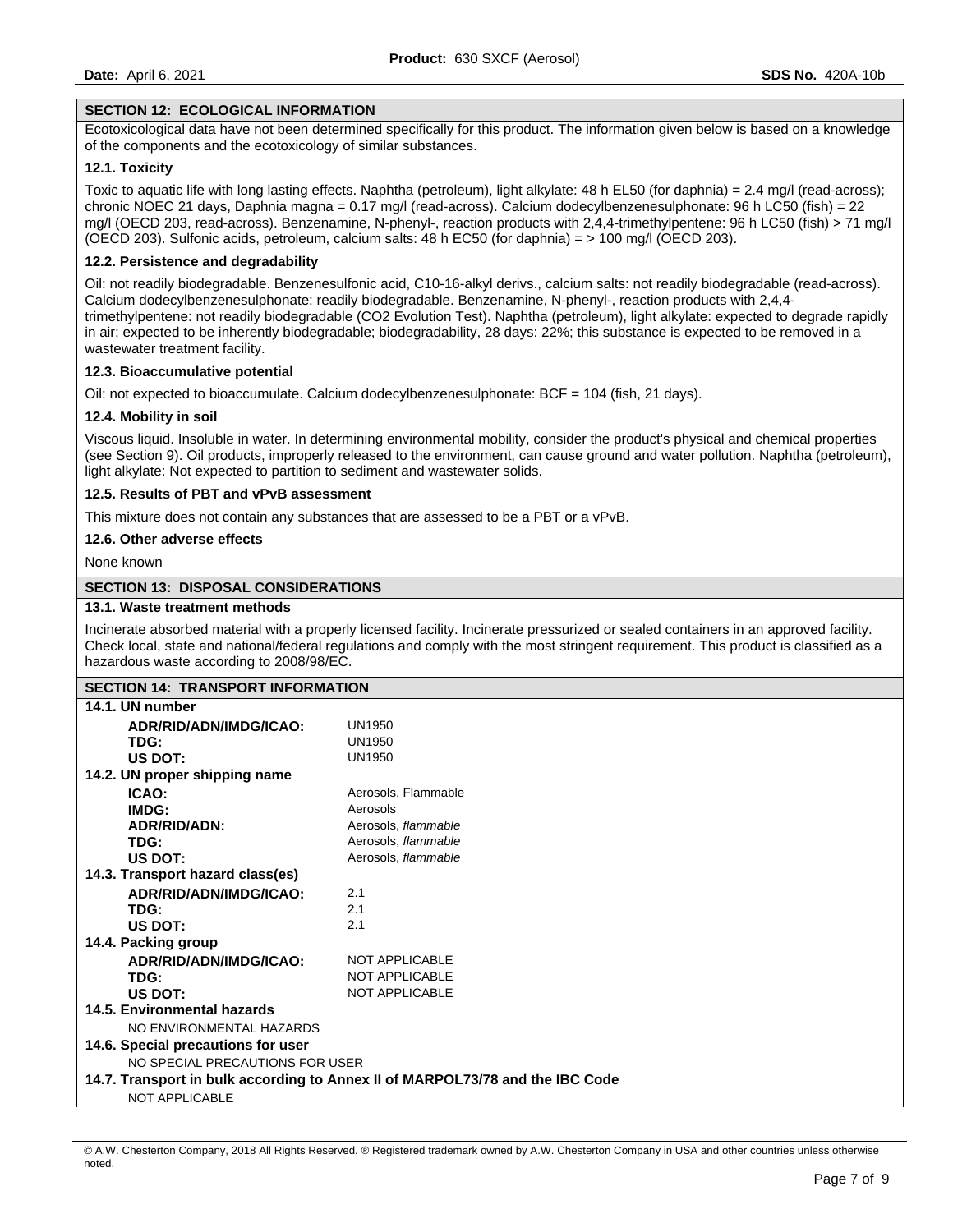# **14.8. Other information**

**US DOT:** Shipped as Limited Quantity in packaging having a rated capacity gross weight of 66 lb. or less (49 CFR 173.306(a),(3),(i)). ERG NO. 126

**IMDG:** EmS. F-D, S-U, Shipped as Limited Quantity

**ADR:** Classification code 5F, Tunnel restriction code (E), Shipped as Limited Quantity

# **SECTION 15: REGULATORY INFORMATION**

**15.1. Safety, health and environmental regulations/legislation specific for the substance or mixture** 

# **15.1.1. EU regulations**

**Authorisations under Title VII:** Not applicable

**Restrictions under Title VIII:** None

**Other EU regulations:** Directive 75/324/EEC on the approximation of the laws of the Member States relating to aerosol dispensers

**15.1.2. National regulations** 

#### **US EPA SARA TITLE III**

**312 Hazards: 313 Chemicals:** 

See section 2.1.2 None

**Other national regulations:** None

**15.2. Chemical safety assessment** 

No Chemical Safety Assessment has been carried out for this substance/mixture by the supplier.

# **SECTION 16: OTHER INFORMATION**

| <b>Abbreviations</b>                                | ADN: European Agreement concerning the International Carriage of Dangerous Goods by Inland Waterways  |  |
|-----------------------------------------------------|-------------------------------------------------------------------------------------------------------|--|
| and acronyms:                                       | ADR: European Agreement concerning the International Carriage of Dangerous Goods by Road              |  |
|                                                     | ATE: Acute Toxicity Estimate                                                                          |  |
|                                                     | <b>BCF: Bioconcentration Factor</b>                                                                   |  |
|                                                     | cATpE: Converted Acute Toxicity point Estimate                                                        |  |
|                                                     | CLP: Classification Labelling Packaging Regulation (1272/2008/EC)                                     |  |
|                                                     | <b>ES: Exposure Standard</b>                                                                          |  |
|                                                     | GHS: Globally Harmonized System                                                                       |  |
|                                                     | ICAO: International Civil Aviation Organization                                                       |  |
| <b>IMDG: International Maritime Dangerous Goods</b> |                                                                                                       |  |
|                                                     | LC50: Lethal Concentration to 50 % of a test population                                               |  |
|                                                     | LD50: Lethal Dose to 50% of a test population                                                         |  |
|                                                     | <b>LOEL: Lowest Observed Effect Level</b>                                                             |  |
|                                                     | N/A: Not Applicable                                                                                   |  |
|                                                     | NA: Not Available                                                                                     |  |
|                                                     | NOEC: No Observed Effect Concentration                                                                |  |
|                                                     | NOEL: No Observed Effect Level                                                                        |  |
|                                                     | OECD: Organization for Economic Co-operation and Development                                          |  |
|                                                     | PBT: Persistent, Bioaccumulative and Toxic substance                                                  |  |
|                                                     | (Q) SAR: Quantitative Structure-Activity Relationship                                                 |  |
|                                                     | REACH: Registration, Evaluation, Authorisation and Restriction of Chemicals Regulation (1907/2006/EC) |  |
|                                                     | REL: Recommended Exposure Limit                                                                       |  |
|                                                     | RID: Regulations concerning the International Carriage of Dangerous Goods by Rail                     |  |
|                                                     | SDS: Safety Data Sheet                                                                                |  |
|                                                     | STEL: Short Term Exposure Limit                                                                       |  |
|                                                     | STOT RE: Specific Target Organ Toxicity, Repeated Exposure                                            |  |
|                                                     | STOT SE: Specific Target Organ Toxicity, Single Exposure                                              |  |
|                                                     | TDG: Transportation of Dangerous Goods (Canada)                                                       |  |
|                                                     | TWA: Time Weighted Average                                                                            |  |
|                                                     | US DOT: United States Department of Transportation                                                    |  |
|                                                     | vPvB: very Persistent and very Bioaccumulative substance                                              |  |
|                                                     | WEL: Workplace Exposure Limit                                                                         |  |
|                                                     | WHMIS: Workplace Hazardous Materials Information System                                               |  |
|                                                     | Other abbreviations and acronyms can be looked up at www.wikipedia.org.                               |  |

<sup>©</sup> A.W. Chesterton Company, 2018 All Rights Reserved. ® Registered trademark owned by A.W. Chesterton Company in USA and other countries unless otherwise noted.